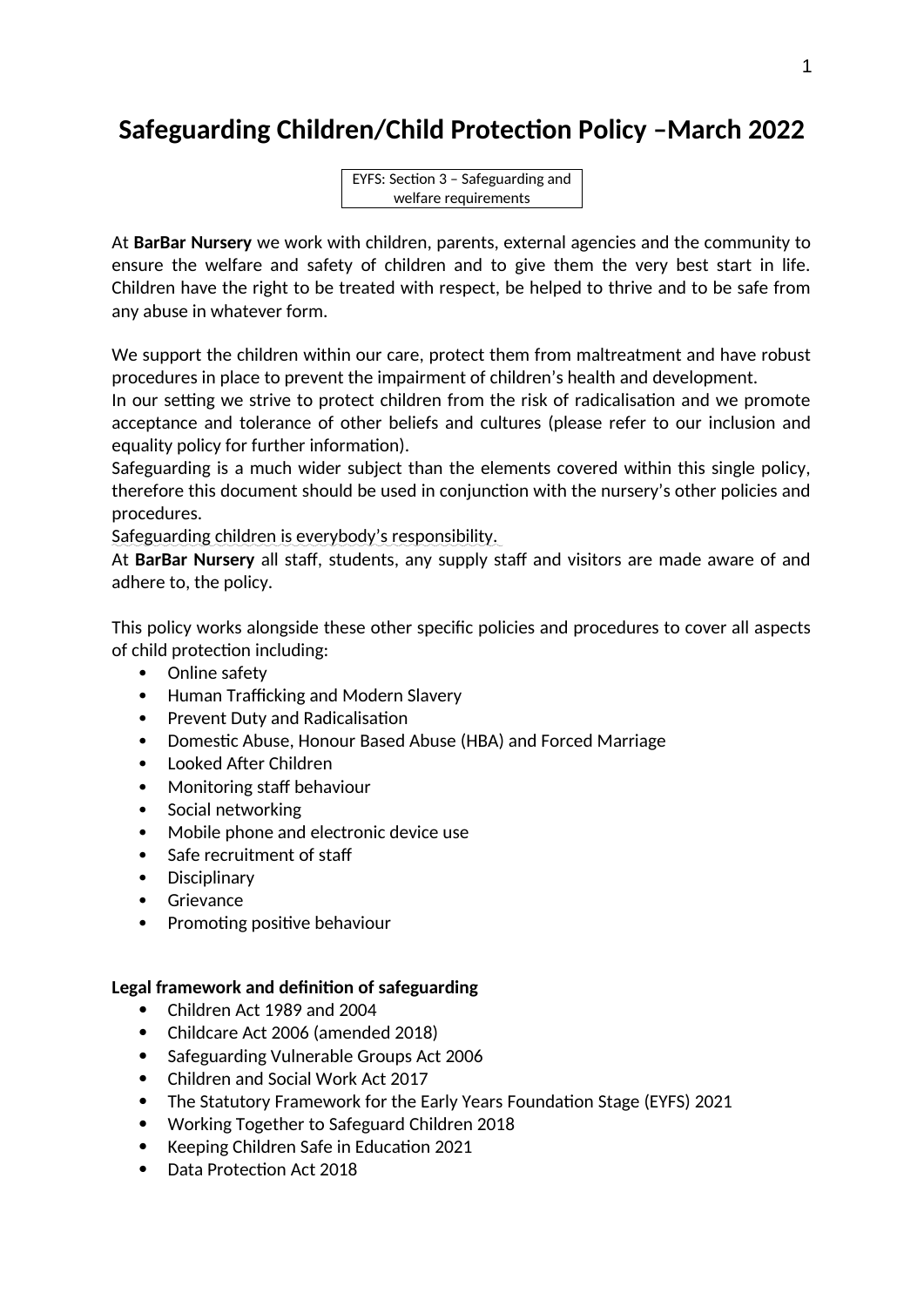- What to do if you're worried a child is being abused 2015
- Counter-Terrorism and Security Act 2015.
- Inspecting Safeguarding in Early years, Education and Skills settings 2019
- Prevent Duty 2015
- Multi-agency guidance for injury in non-mobile infants and injuries of concern in non-mobile older children 2021

Safeguarding and promoting the welfare of children, in relation to this policy is defined as:

- Protecting children from maltreatment
- Preventing the impairment of children's health or development
- Ensuring that children are growing up in circumstances consistent with the provision of safe and effective care
- Taking action to enable all children to have the best outcomes.

*(Definition taken from the HM Government document 'Working together to safeguard children 2018).*

# **Policy intention**

To safeguard children and promote their welfare we will:

- Create an environment to encourage children to develop a positive self-image
- Provide positive role models and develop a safe culture where staff are confident to raise concerns about professional conduct
- Ensure all staff are able to identify the signs and indicators of abuse, including the softer signs of abuse, and know what action to take
- Encourage children to develop a sense of independence and autonomy in a way that is appropriate to their age and stage of development
- Provide a safe and secure environment for all children
- Promote tolerance and acceptance of different beliefs, cultures and communities
- Help children to understand how they can influence and participate in decisionmaking and how to promote British values through play, discussion and role modelling
- Always listen to children
- Provide an environment where practitioners are confident to identify where children and families may need intervention and seek the help they need
- Share information with other agencies as appropriate.

The nursery are aware that abuse does occur in our society and we are vigilant in identifying signs of abuse and reporting concerns. Our practitioners have a duty to protect and promote the welfare of children. Staff working on the frontline with children and families are often the first people to identify a concern, observe changes in a child's behaviour or receive information relating to indicators of abuse. They may well be the first people in whom children confide information that may suggest abuse or to spot changes in a child's behaviour which may indicate abuse.

Our prime responsibility is the welfare and well-being of each child in our care. As such we believe we have a duty to the children, parents and staff to act quickly and responsibly in any instance that may come to our attention. This includes sharing information with any relevant agencies such as local authority services for Children's Social Care, family support,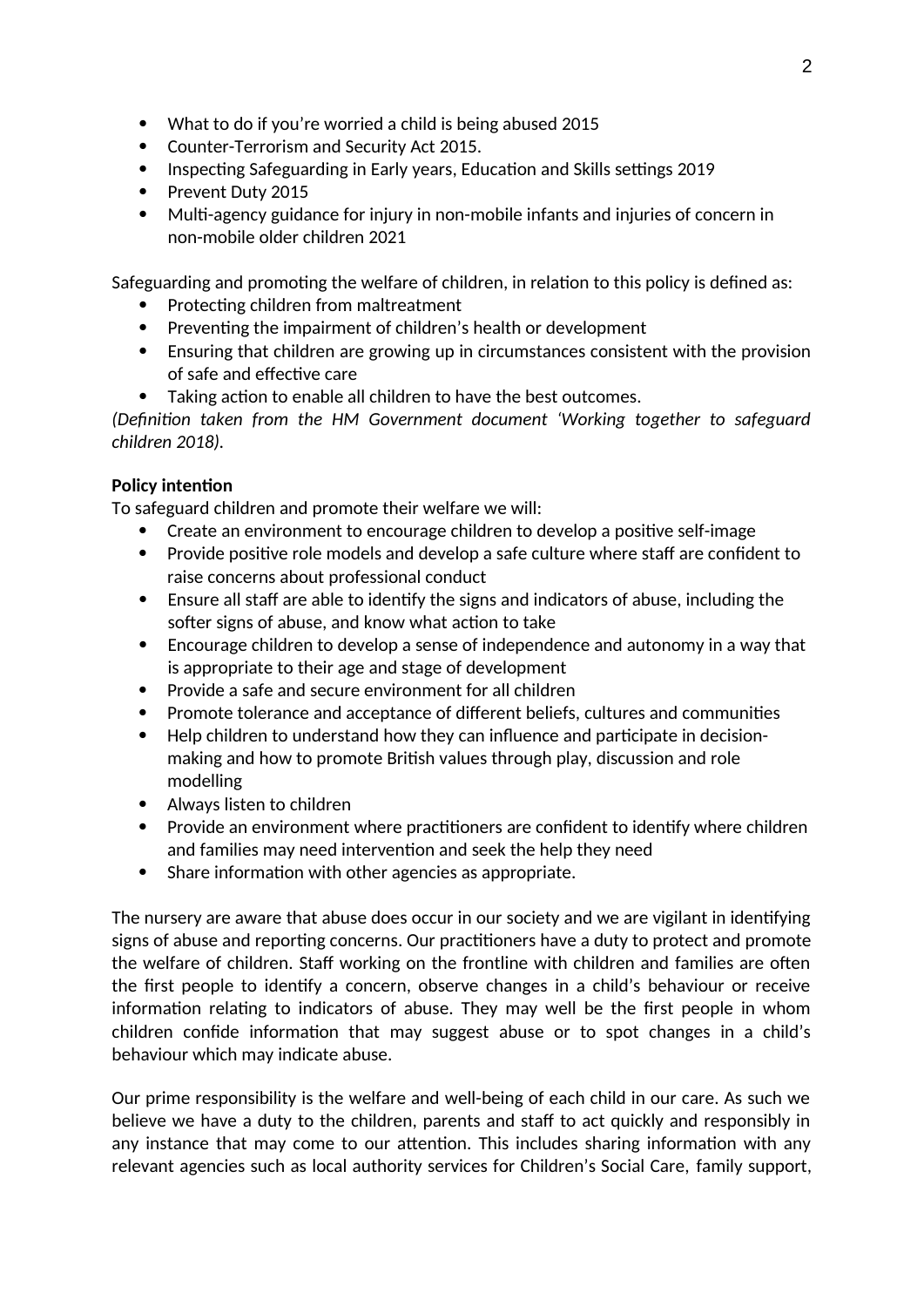health professionals including health visitors or the police. All staff will work with other agencies in the best interest of the child, including as part of a multi-agency team, where needed.

The nursery aims to:

- Keep the child at the centre of all we do, providing sensitive interactions that develop and builds children's well-being, confidence and resilience. We will support children to develop an awareness of how to keep themselves safe, healthy and develop positive relationships.
- Ensure staff are trained right from induction to understand the child protection and safeguarding policy and procedures
- Ensure staff are alert to identify possible signs of abuse (including the signs known as softer signs of abuse), understand what is meant by child protection and are aware of the different ways in which children can be harmed, including by other children (peer on peer) through bullying or discriminatory behaviour
- Be aware of the increased vulnerability of children with Special Educational Needs and Disabilities (SEND), isolated families and vulnerabilities in families; including the impact of toxic trio on children and Adverse Childhood Experiences (ACE's).
- Ensure that all staff feel confident and supported to act in the best interest of the child; maintaining professional curiosity around welfare of children and share information, and seek the help that the child may need at the earliest opportunity.
- Ensure that all staff are familiar and updated regularly with child protection training and procedures and kept informed of changes to local/national procedures, including thorough annual safeguarding newsletters and updates
- Make any child protection referrals in a timely way, sharing relevant information as necessary in line with procedures set out by the **Gloucestershire CC Local Authority**
- Ensure that information is shared only with those people who need to know in order to protect the child and act in their best interest
- Keep the setting safe online, we refer to 'Safeguarding children and protecting professionals in early years settings: online safety considerations and use appropriate filters, checks and safeguards, monitoring access at all times and maintaining safeguards around the use of technology by staff, parents and visitors in the setting.
- Ensure that children are never placed at risk while in the care of nursery staff. Staff are expected to intervene at any point that they feel a child is potentially at risk of significant harm- this includes harm by colleagues, managers, owners, parents, other professionals and anyone coming into contact with the child. Staff do not need to wait to report the issue to the DSL or a more senior member of staff if they feel the child is potentially at significant risk of harm. If after a staff intervention, all information must be passed on to the DSL.
- Identify changes in staff behaviour and act on these as per the Staff Behaviour Policy
- Take any appropriate action relating to allegations of serious harm or abuse against any person working with children or living or working on the nursery premises including reporting such allegations to Ofsted and other relevant authorities including the local authority.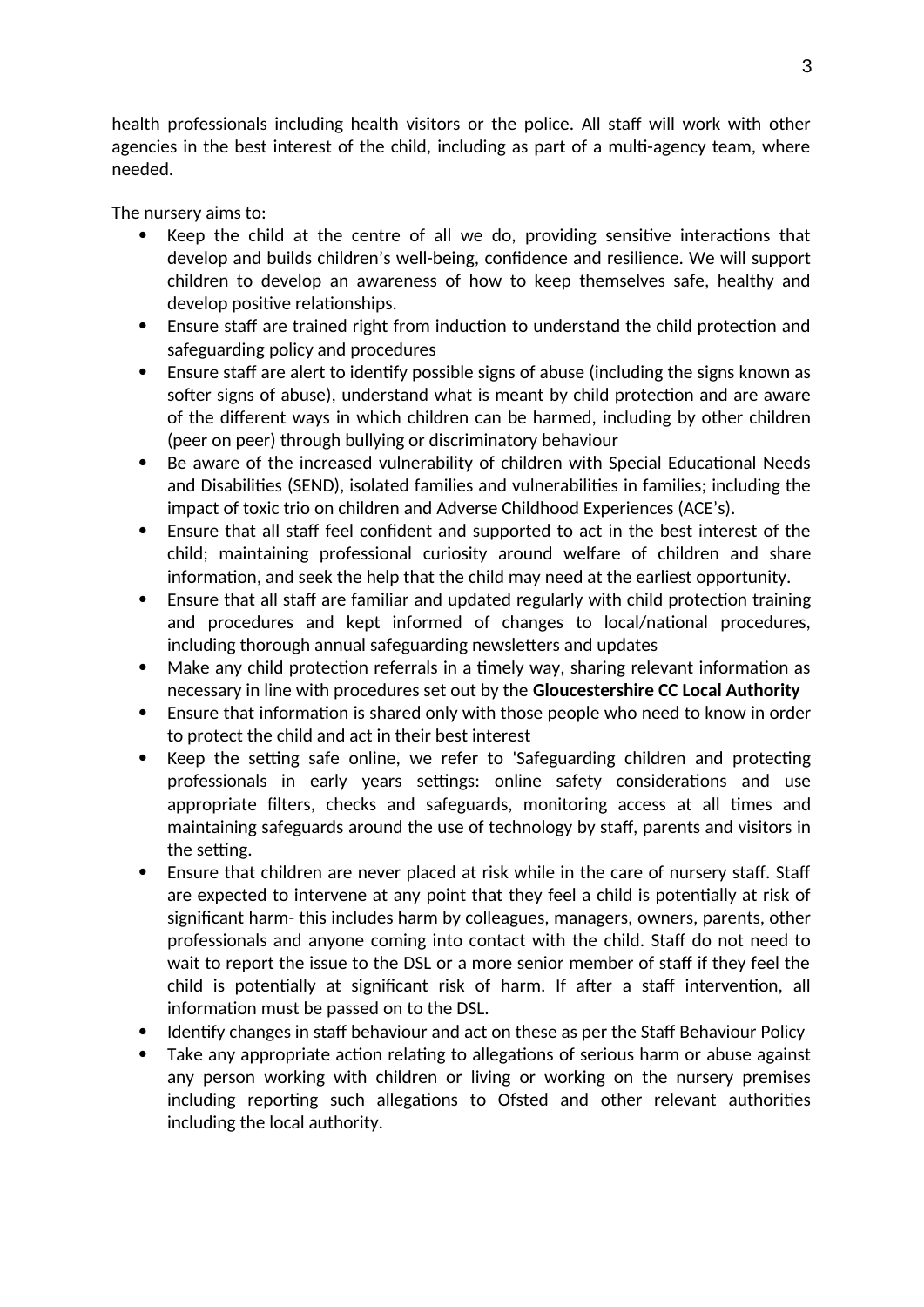- Ensure parents are fully aware of our safeguarding and child protection policies and procedures when they register with the nursery and are kept informed of all updates when they occur
- Regularly review and update this policy with staff and parents where appropriate and make sure it complies with any legal requirements and any guidance or procedures issued by the **Gloucestershire CC Local Authority**

## **Contact telephone numbers**

Local authority children's social care team (MASH) – **01452 426565** Local authority Designated Officer (LADO) **01452 426994** Allegation management coordinators – **01452 426320** Local Authority Out of Hours Team **01452 614194** NSPCC **0808 800 5000** Local Safeguarding Children Partnership**0800 5420202** On-call Paediatrician (via GH switchboard **0300 422 2222)** Ofsted **0300 123 1231** Emergency police **999** Non-emergency police **101**  Government helpline for extremism concerns **020 7340 7264** Child exploitation and online protection command (CEOP) **https://www.ceop.police.uk/safety-centre/**

## **Types of abuse and particular procedures followed**

Abuse and neglect are forms of maltreatment of a child. Somebody may abuse or neglect a child by inflicting harm, or by failing to act to prevent harm. Children may be abused within a family, institution or community setting by those known to them or more rarely, a stranger.

This could be an adult or adults, another child or children.

*What to do if you're worried a child is being abused (advice for practitioners) 2015* and *Working Together to Safeguard Children (2018)*

The signs and indicators listed below may not necessarily indicate that a child has been abused, but will help us to recognise that something may be wrong, especially if a child shows a number of these symptoms or any of them to a marked degree.

#### **Indicators of child abuse**

- Failure to thrive and meet developmental milestones
- Fearful or withdrawn tendencies
- Unexplained injuries to a child or conflicting reports from parents or staff
- Repeated injuries
- Unaddressed illnesses or injuries
- Significant changes to behaviour patterns.

Softer signs of abuse as defined by National Institute for Health and Care Excellence (NICE) include: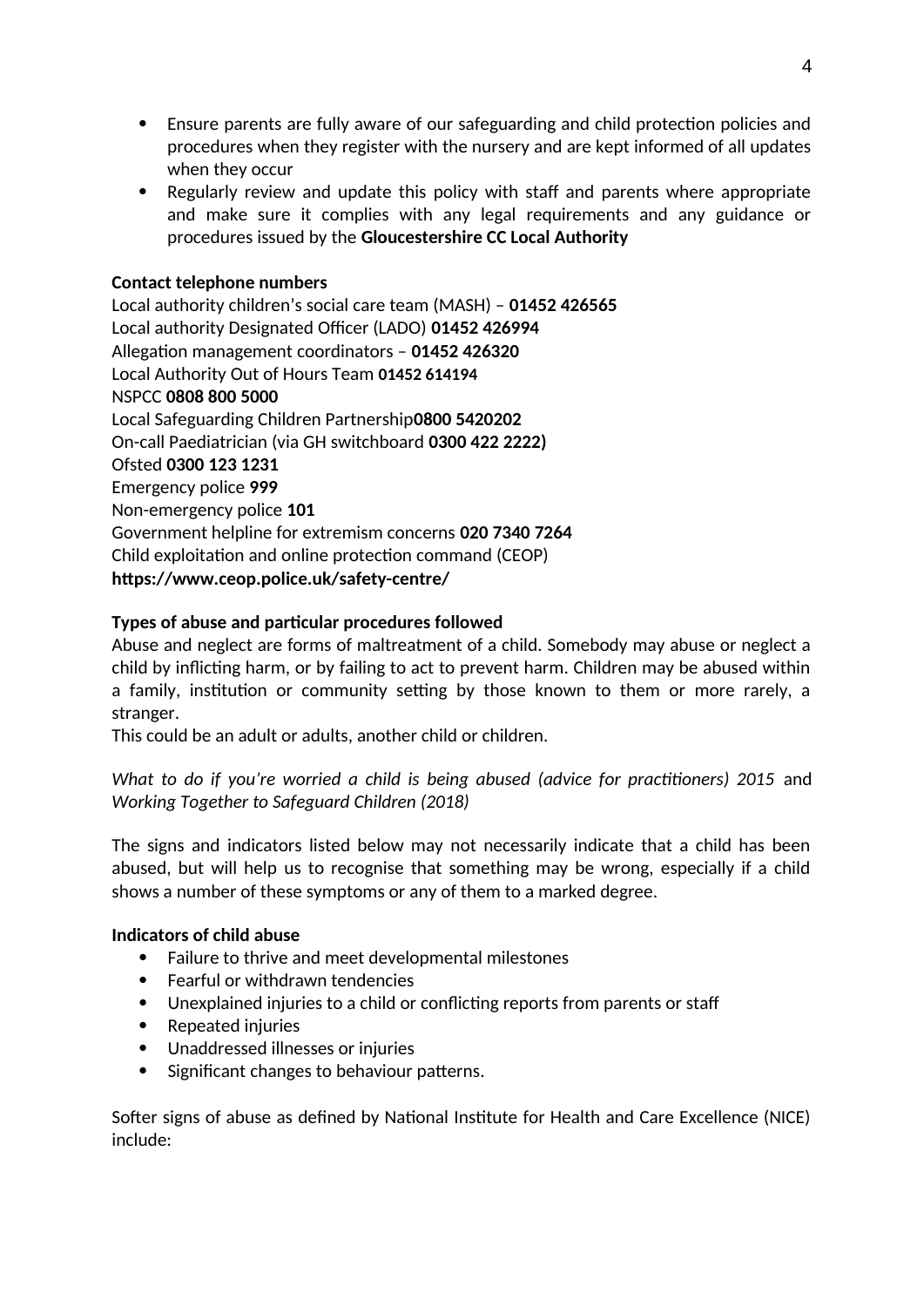Emotional states:

- Fearful
- Withdrawn
- Low self-esteem.

Behaviour:

- Aggressive
- Oppositional habitual body rocking.

Interpersonal behaviours:

- Indiscriminate contact or affection seeking
- Over-friendliness to strangers including healthcare professionals
- Excessive clinginess, persistently resorting to gaining attention
- Demonstrating excessively 'good' behaviour to prevent parental or carer disapproval
- Failing to seek or accept appropriate comfort or affection from an appropriate person when significantly distressed
- Coercive controlling behaviour towards parents or carers
- Lack of ability to understand and recognise emotions
- Very young children showing excessive comforting behaviours when witnessing parental or carer distress.

#### **Injury to a non-mobile infant or concerning injury to a non-mobile older child**

Any non-mobile infant presented with injury or marks, must be immediately discussed with the MASH or on call paediatricians as a medical examination must be carried out. The infants' parents must be informed of discussion/referral and consent gained, however, if consent is refused then the social care team must be contacted immediately. An explanation must be sought and recorded from the parent/guardian. The explanation must consider the nature and site of the injury, the infant's developmental abilities and the family and social circumstances including current safety of siblings/other children.

#### **Peer-on-peer abuse**

We are aware that peer-on-peer abuse does take place and is taken very seriously. Such behaviour will not be passed off as 'banter' or 'boys just being boys' as we are aware that as this can lead to a culture of unacceptable behaviours and an unsafe environment for children We include children in our policies when we talk about potential abusers. This may take the form of bullying, physically hurting another child, emotional abuse or sexual abuse. We will report this in the same way we do for adults abusing children, and will take advice from the appropriate bodies (MASH immediately, LADO within one working day, OFSTED within 14 days and if immediate danger POLICE) on this area; to support for both the victim and the perpetrator, as they could also be a victim of abuse. We know that children who develop harmful sexual behaviour have often experienced abuse and neglect themselves.

#### **Physical abuse**

A form of abuse which may involve hitting, shaking, throwing, poisoning, burning or scalding, drowning, suffocating or otherwise causing physical harm to a child. Physical harm may also be caused when a parent or carer fabricates the symptoms of, or deliberately induces, illness in a child.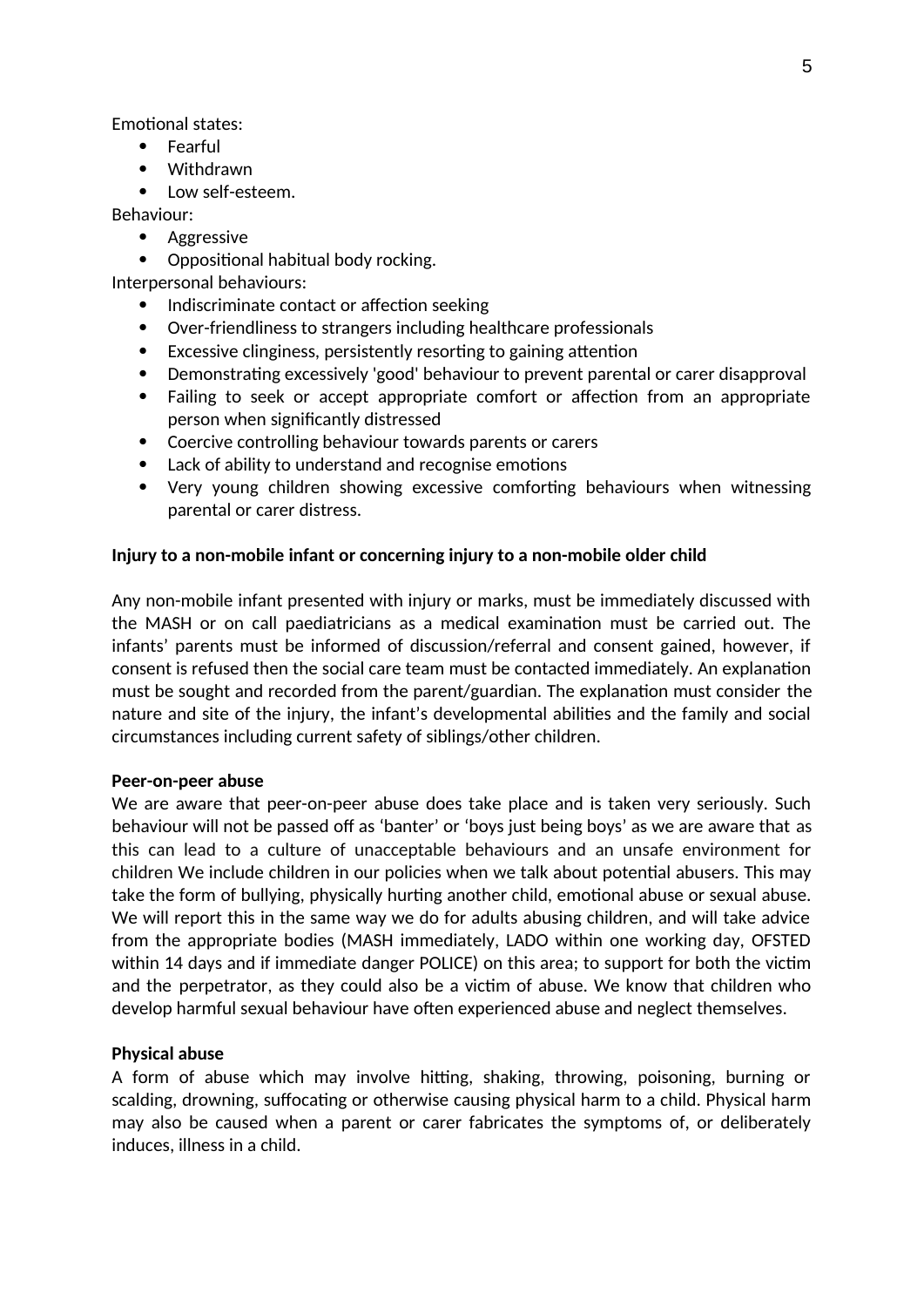All children can suffer injuries during their early years as they explore and develop. If an explanation of how a child received their injury doesn't match the injury itself or if a child's injuries are a regular occurrence or there is a pattern to their injuries then we will report our concerns.

#### **Fabricated illness**

Physical harm may also be caused when a parent or carer fabricates the symptoms of, or deliberately induces, illness in a child. The parent or carer may seek out unnecessary medical treatment or investigation; they may exaggerate a real illness and symptoms or deliberately induce an illness through poisoning with medication or other substances or they may interfere with medical treatments. Fabricated illness is a form of physical abuse and any concerns will be reported, in line with our safeguarding procedures.

## **Female genital mutilation (FGM)**

FGM can also be known as Female Genital Cutting. FGM is a procedure where the female genital organs are injured or changed and there is no medical reason for this. It is frequently a very traumatic and violent act for the victim and can cause harm in many ways. The practice can cause severe pain and there may be immediate and/or long-term health consequences, including mental health problems, difficulties in childbirth, causing danger to the child and mother; and/or death (definition taken from the Multi-agency Statutory Guidance on Female Genital Mutilation)

The procedure may be carried out shortly after birth and during childhood as well as adolescence, just before marriage or during a woman's first pregnancy and varies widely according to the community.

FGM is child abuse and is illegal in the UK. It can be extremely dangerous and can cause:

- Severe pain
- Shock
- Bleeding
- Infection such at tetanus, HIV and hepatitis B and C
- Organ damage
- Blood loss and infections
- Death in some cases

Any concerns about a child or family, will be reported to the children's social care team in the same way as other types of physical abuse. We have a mandatory duty to report to police any case where an act of female genital mutilation appears to have been carried out on a girl under the age of 18.

#### **Breast ironing/flattening**

Breast ironing also known as "breast flattening" is the process where young girls' breasts are ironed, massaged and/or pounded down through the use of hard or heated objects in order for the breasts to disappear, or delay the development of the breasts entirely. It is believed that by carrying out this act, young girls will be protected from harassment, rape, abduction and early forced marriage.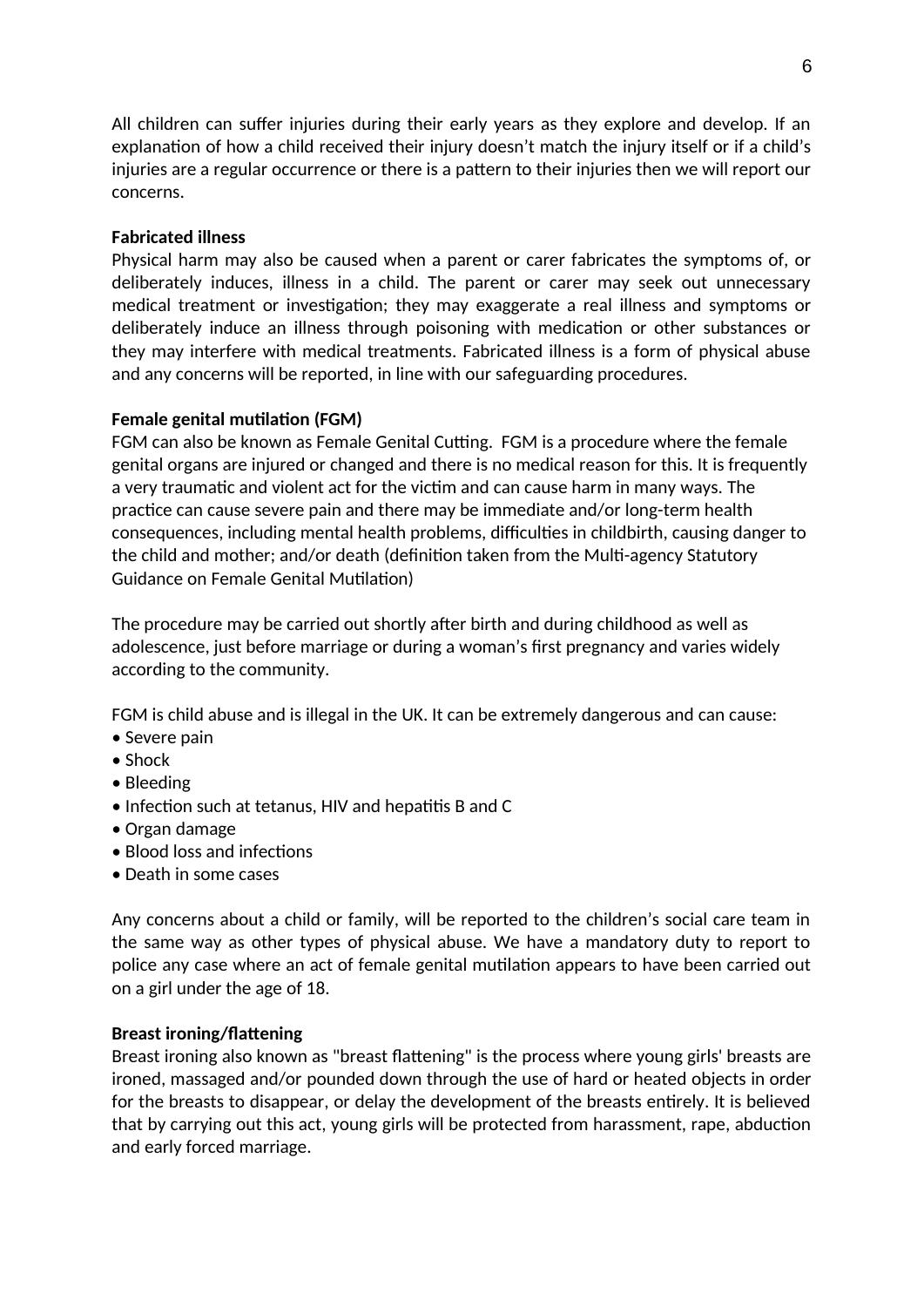Breast Ironing/Flattening is a form of physical abuse and can cause serious health issues such as:

- Abscesses
- Cysts
- Itching
- Tissue damage
- Infection
- Discharge of milk
- Dissymmetry of the breasts
- Severe fever.

Any concerns about a child or family, will be reported to the children's social care team in the same way as other types of physical abuse.

## **Sexual abuse**

Sexual abuse involves forcing, or enticing a child or young person to take part in sexual activities, not necessarily involving a high level of violence, whether or not the child is aware of what is happening. The activities may involve physical contact, including assault by penetration (for example, rape or oral sex) or non-penetrative acts such as masturbation, kissing, rubbing and touching outside of clothing. They may also include non-contact activities, such as involving children in looking at, or in the production of, sexual images, watching sexual activities, encouraging children to behave in sexually inappropriate ways, or grooming a child in preparation for abuse. Sexual abuse can take place online and technology can be used to facilitate offline abuse. Adult males do not solely perpetrate sexual abuse; women can also commit acts of sexual abuse, as can other children.

Action must be taken if a staff member witnesses an occasion(s) where a child indicates sexual activity through words, play, drawing, has an excessive preoccupation with sexual matters; or has an inappropriate knowledge of adult sexual behaviour, or language, for their developmental age. This may include acting out sexual activity on dolls/toys or in the roleplay area with their peers; drawing pictures that are inappropriate for a child, talking about sexual activities or using sexual language or words.

If a child is being sexually abused staff may observe both emotional and physical symptoms.

Emotional signs:

- Being overly affectionate or knowledgeable in a sexual way inappropriate to the child's age
- Personality changes such as becoming insecure or clingy
- Regressing to younger behaviour patterns such as thumb sucking or bringing out discarded cuddly toys
- Sudden loss of appetite or compulsive eating
- Being isolated or withdrawn
- Inability to concentrate
- Lack of trust or fear of someone they know well, such as not wanting to be alone with a carer
- Becoming worried about clothing being removed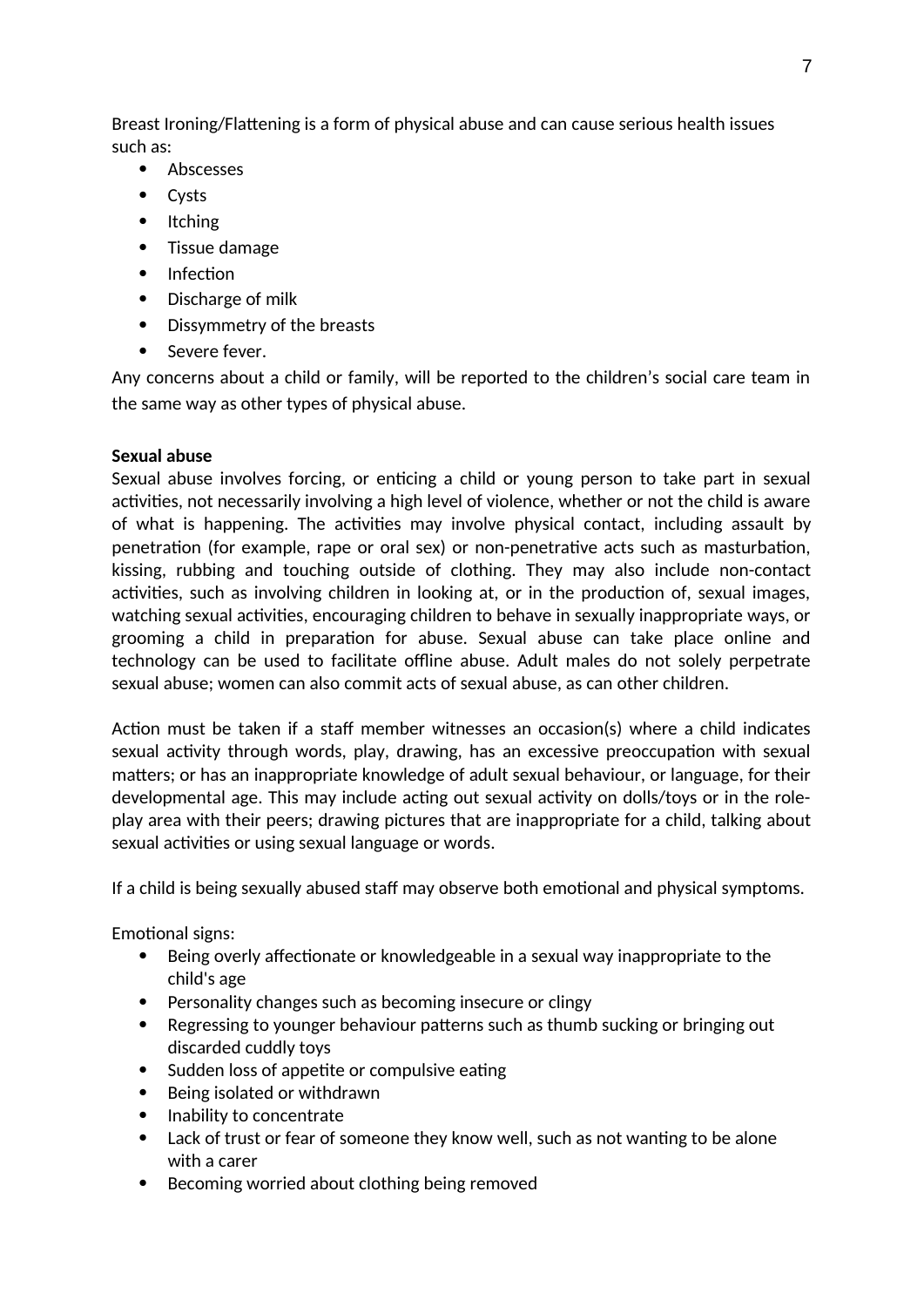- Suddenly drawing sexually explicit pictures or acting out actions inappropriate for their age
- Using sexually explicit language

Physical Signs:

- **•** Bruises
- Bleeding, discharge, pains or soreness in their genital or anal area
- Sexually transmitted infections
- Pregnancy

Any concerns about a child or family will be reported to the children's social care team.

## **Child sexual exploitation (CSE)**

*Keeping Children Safe in Education (2020)* describes CSE as: CSE occurs where an individual or group takes advantage of an imbalance of power to coerce, manipulate or deceive a child into sexual activity (a) in exchange for something the victim needs or wants, and/or (b) for the financial advantage or increased status of the perpetrator or facilitator. The victim may have been sexually exploited even if the sexual activity appears consensual. CSE does not always involve physical contact; it can also occur through the use of technology. CSE can affect any child or young person (male or female) under the age of 18 years, including 16 and 17 year olds who can legally consent to have sex. It can include both contact (penetrative and non-penetrative acts) and non-contact sexual activity and may occur without the child or young person's immediate knowledge (e.g. through others copying videos or images they have created and posted on social media).

Signs and indicators may include:

- Physical injuries such as bruising or bleeding
- Having money or gifts they are unable to explain
- Sudden changes in their appearance
- Becoming involved in drugs or alcohol, particularly if you suspect they are being supplied by older men or women
- Becoming emotionally volatile (mood swings are common in all young people, but more severe changes could indicate that something is wrong)
- Using sexual language that you wouldn't expect them to know
- Engaging less with their usual friends
- Appearing controlled by their phone
- Switching to a new screen when you come near the computer
- Nightmares or sleeping problems
- Running away, staying out overnight, missing school
- Changes in eating habits
- Talk of a new, older friend, boyfriend or girlfriend
- Losing contact with family and friends or becoming secretive
- Contracting sexually transmitted diseases.

## **Child Criminal Exploitation (CCE)**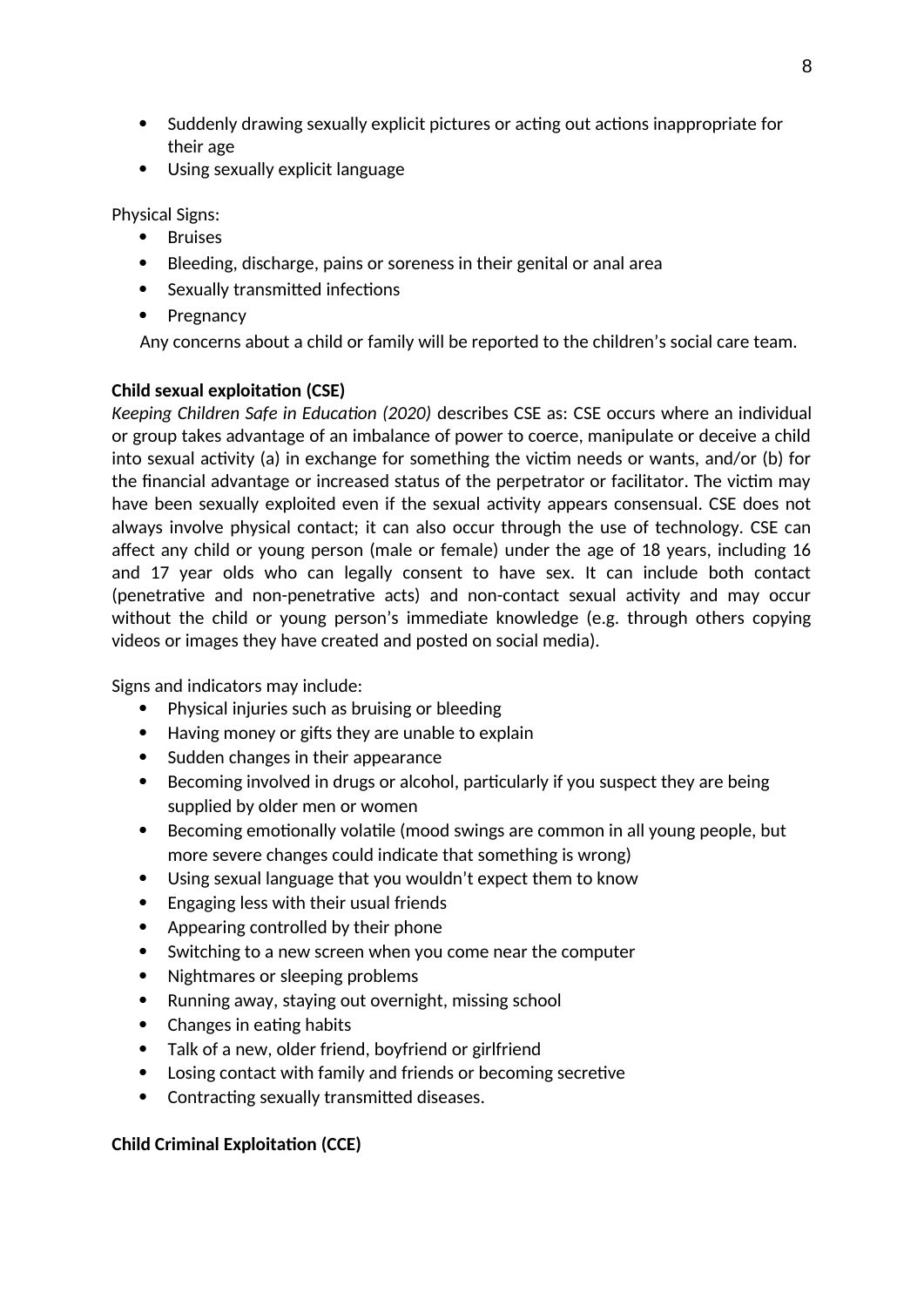CCE is where an individual or group takes advantage of an imbalance of power to coerce, control, manipulate or deceive a child into any criminal activity (a) in exchange for something the victim needs or wants, and/or (b) for the financial or other advantage of the perpetrator or facilitator and/or (c) through violence or the threat of violence. The victim may have been criminally exploited even if the activity appears consensual. CCE does not always involve physical contact; it can also occur through the use of technology.

CCE can include children being forced to work in cannabis factories, being coerced into moving drugs or money across the country forced to shoplift or pickpocket, or to threaten other young people. Some of the following can be indicators of CCE:

- Children who appear with unexplained gifts or new possessions;
- Children who associate with other young people involved in exploitation;
- Children who suffer from changes in emotional well-being;
- Children who misuse drugs and alcohol;
- Children who go missing for periods of time or regularly come home late; and
- Children who regularly miss school or education or do not take part in education.

If staff have any concerns regarding CSE or CCE, they will be reported in the usual way

## **Emotional abuse**

Working Together to Safeguard Children (2018) defines emotional abuse as the persistent emotional maltreatment of a child such as to cause severe and persistent adverse effects on the child's emotional development. It may involve conveying to a child that they are worthless or unloved, inadequate, or valued only insofar as they meet the needs of another person.

It may include not giving the child opportunities to express their views, deliberately silencing them or 'making fun' of what they say or how they communicate. It may feature age or developmentally inappropriate expectations being imposed on children. These may include interactions that are beyond a child's developmental capability, as well as overprotection and limitation of exploration and learning, or preventing the child participating in normal social interaction. It may involve seeing or hearing the ill-treatment of another. It may involve serious bullying (including cyber bullying), causing children frequently to feel frightened or in danger, or the exploitation or corruption of children. Some level of emotional abuse is involved in all types of maltreatment of a child, though it may occur alone.

Signs and indicators may include:

- Physical, mental and emotional development lags
- Sudden speech disorders
- Overreaction to mistakes
- Extreme fear of any new situation
- Neurotic behaviour (rocking, hair twisting, self-mutilation)
- Extremes of passivity or aggression
- Appear unconfident or lack self-assurance.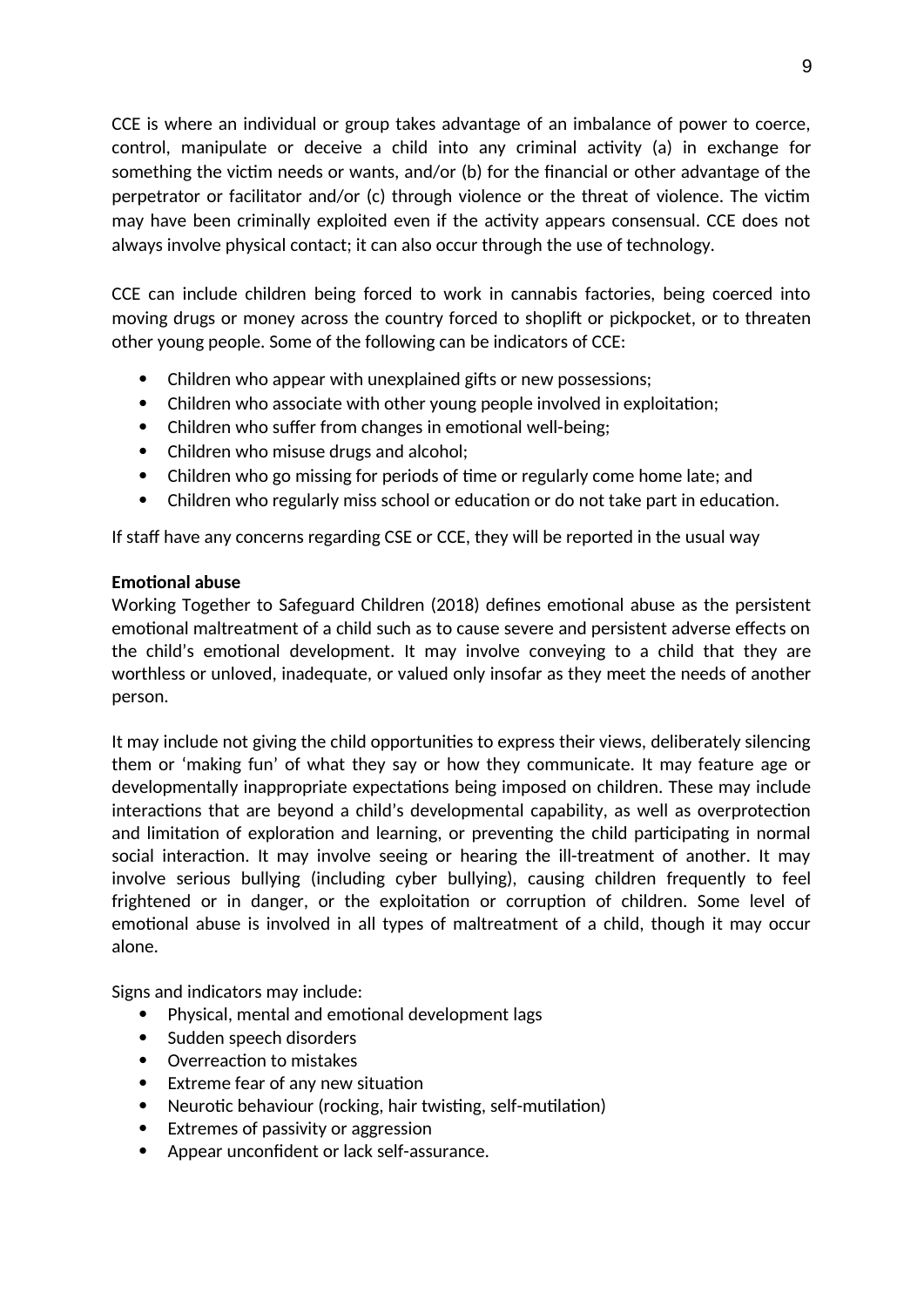Action will be taken if the staff member has reason to believe that there is a severe, adverse effect on the behaviour and emotional development of a child, caused by persistent or severe ill treatment or rejection. Children may also experience emotional abuse through witnessing domestic abuse and alcohol and drug misuse by adults caring for them.

### **Neglect**

Working Together to Safeguard Children (2018) defines Neglect as the persistent failure to meet a child's basic physical and/or psychological needs, likely to result in the serious impairment of the child's health or development. Neglect may occur during pregnancy as a result of maternal substance abuse. Once a child is born, neglect may involve a parent or carer failing to:

a. Provide adequate food, clothing and shelter (including exclusion from home or abandonment)

b. Protect a child from physical and emotional harm or danger

- c. Ensure adequate supervision (including the use of inadequate caregivers)
- d. Ensure access to appropriate medical care or treatment.

It may also include neglect of, or unresponsiveness to, a child's basic emotional needs.

Signs may include a child persistently arriving at nursery unwashed or unkempt, wearing clothes that are too small (especially shoes that may restrict the child's growth or hurt them), arriving at nursery in the same nappy they went home in or a child having an illness or identified special educational need or disability that is not being addressed by the parent. A child may also be persistently hungry if a parent is withholding food or not providing enough for a child's needs.

Neglect may also be shown through emotional signs, e.g. a child may not be receiving the attention they need at home and may crave love and support at nursery. In addition, neglect may occur through pregnancy as a result of maternal substance abuse.

Action will be taken if the staff member has reason to believe that there has been any type of neglect of a child.

#### **County Lines**

The National Crime Agency (NCA) describe county lines as a term used to describe gangs and organised criminal networks involved in exporting illegal drugs from big cities into smaller towns, using dedicated mobile phone lines or other form of 'deal line.' Customers will live in a different area to where the dealers and networks are based, so drug runners are needed to transport the drugs and collect payment.

Offenders will often use coercion, intimidation, violence (including sexual violence) and weapons to ensure compliance of victims. Children can be targeted and recruited into county lines in a number of locations including schools, further and higher educational institutions, pupil referral units, special educational needs schools, children's homes and care homes.

Signs and indicators to be aware of include:

Changes in the way young people you might know dress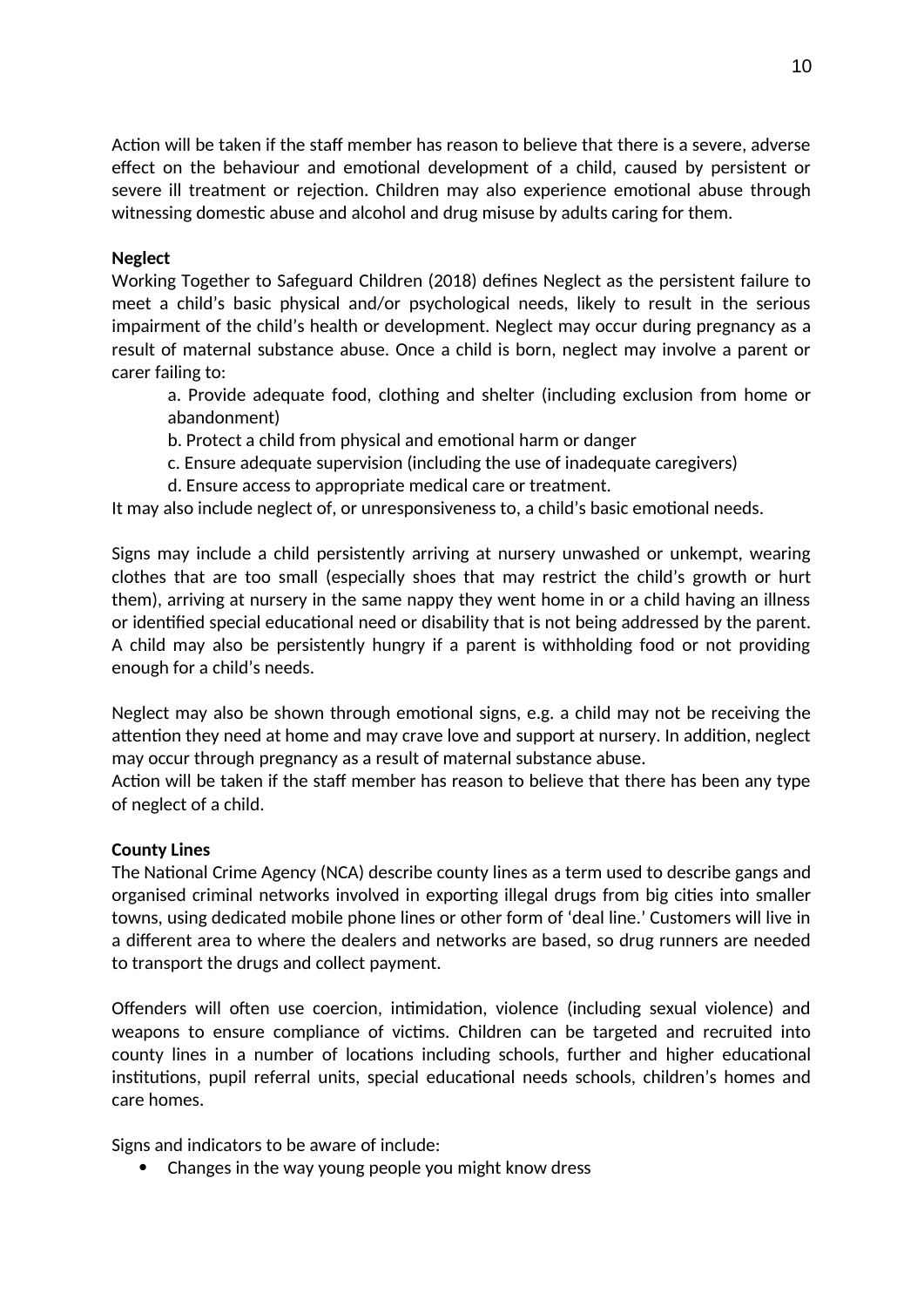- Unexplained, sometimes unaffordable new things (e.g. clothes, jewellery, cars etc.)
- Missing from home or schools and/or significant decline in performance
- New friends or relationships with those who don't share any mutual friendships with the victim or anyone else
- May be carrying a weapon
- Receiving more texts or calls than usual
- Sudden influx of cash, clothes or mobile phones
- Unexplained injuries
- Significant changes in emotional well-being
- Young people seen in different cars/taxis driven by unknown adults
- Young people seeming unfamiliar with your community or where they are
- Truancy, exclusion, disengagement from school
- An increase in anti-social behaviour in the community
- Unexplained injuries
- Gang association or isolation from peers or social networks.

# **Cuckooing**

Cuckooing is a form of county lines crime in which drug dealers take over the home of a vulnerable person in order to criminally exploit them as a base for drug dealing, often in multi-occupancy or social housing properties. Signs that this is happening in a family property may be an increase in people entering or leaving the property, an increase in cars or bikes outside the home; windows covered or curtains closed for long periods, family not being seen for extended periods; signs of drug use or an increase in anti-social behaviour at the home.

If we recognise any of these signs, we will report our concerns as per our reporting process.

If staff have any concerns regarding county lines/cuckooing they will be reported in the usual way.

# **Contextual safeguarding**-

As young people grow and develop they may be vulnerable to abuse or exploitation from outside their family. These extra-familial threats might arise at school and other educational establishments, from within peer groups, or more widely from within the wider community and/or online.

As part of our safeguarding procedures we will work in partnership with parents/carers and other agencies to work together to safeguard children and provide the support around contextual safeguarding concerns.

# **Domestic Abuse / Honour Based Abuse / Forced Marriages**

We look at these areas as a child protection concern. Please refer to the separate policy for further details on this.

# **Extremism – the Prevent Duty**

Under the Counter-Terrorism and Security Act 2015 we have a duty to safeguard at risk or vulnerable children under the Counter-Terrorism and Security Act 2015 to have "due regard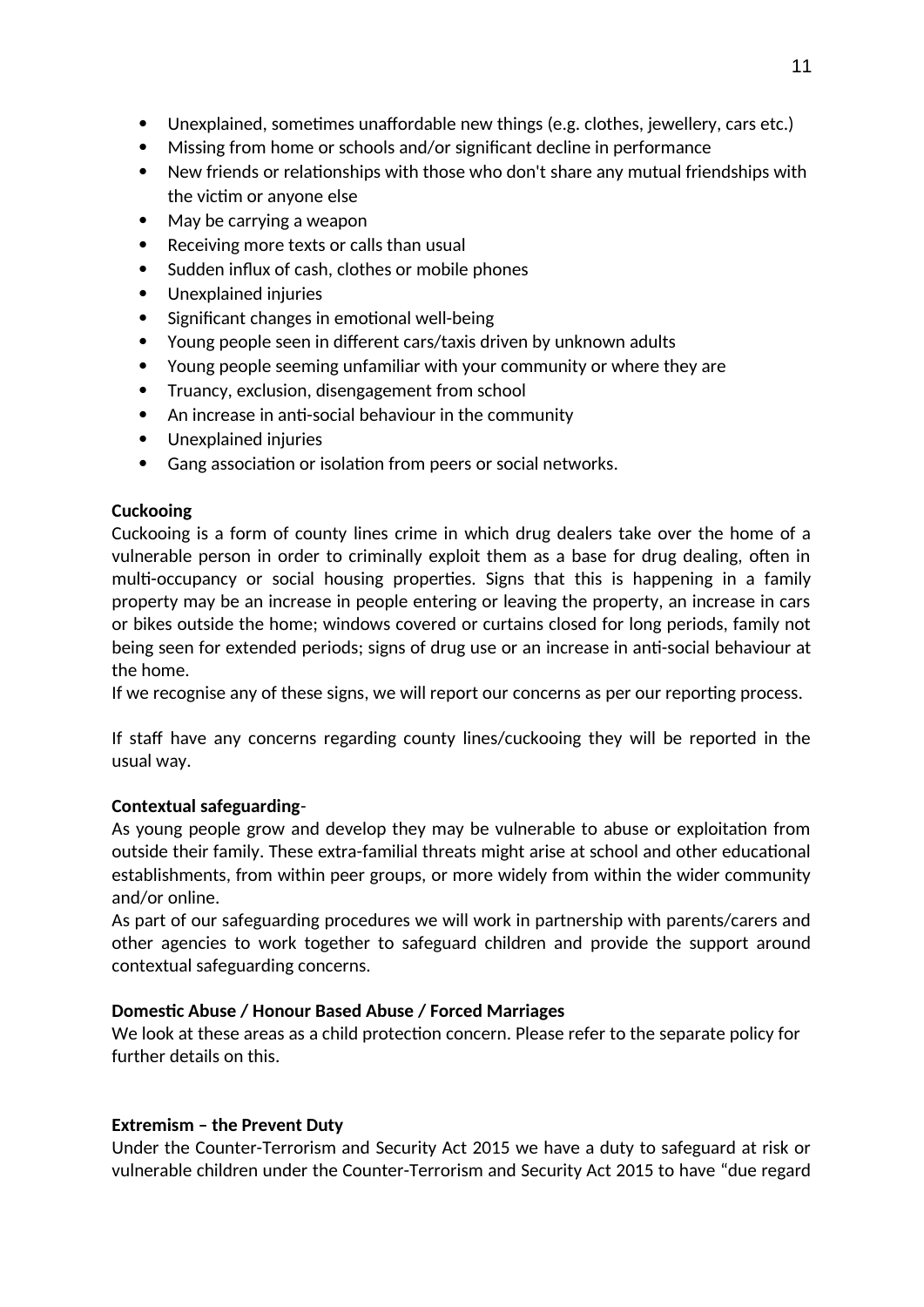to the need to prevent people from being drawn into terrorism and refer any concerns of extremism to the police (In Prevent priority areas the local authority will have a Prevent lead who can also provide support).

Children can be exposed to different views and receive information from various sources. Some of these views may be considered radical or extreme. Radicalisation is the way a person comes to support or be involved in extremism and terrorism. It's a gradual process so young people who are affected may not realise what's happening.

Radicalisation is a form of harm. The process may involve:

- Being groomed online or in person
- Exploitation- including sexual exploitation
- Psychological manipulation
- Exposure to violent material and other inappropriate information
- The risk of physical harm or death through extremist acts

We have a Prevent Duty and Radicalisation policy in place. Please refer to this for specific details.

## **Online Safety**

We take the safety of our children very seriously and this includes their online safety. Online safety has 4 main areas of risk as follows: Content, contact, conduct and commerce. Please refer to the Online Safety policy for further details.

## **Human Trafficking and Slavery**

Please refer to our Human Trafficking and Slavery policy for detail on how we keep children safe in this area.

## **Adult sexual exploitation**

As part of our safeguarding procedures we will also ensure that staff and students are safeguarded from sexual exploitation.

## **Up skirting**

Up skirting involves taking a picture of someone's genitals or buttocks under their clothing without them knowing, either for sexual gratification or in order to humiliate, or distress, the individual. This is a criminal offence and any such action would be reported following our reporting procedures.

## **Child abuse linked to faith or belief (CALFB)**

Child abuse linked to faith or belief (CALFB) can happen in families when there is a concept of belief in:

- Witchcraft and spirit possession, demons or the devil acting through children or leading them astray (traditionally seen in some Christian beliefs)
- The evil eye or djinns (traditionally known in some Islamic faith contexts) and dakini (in the Hindu context)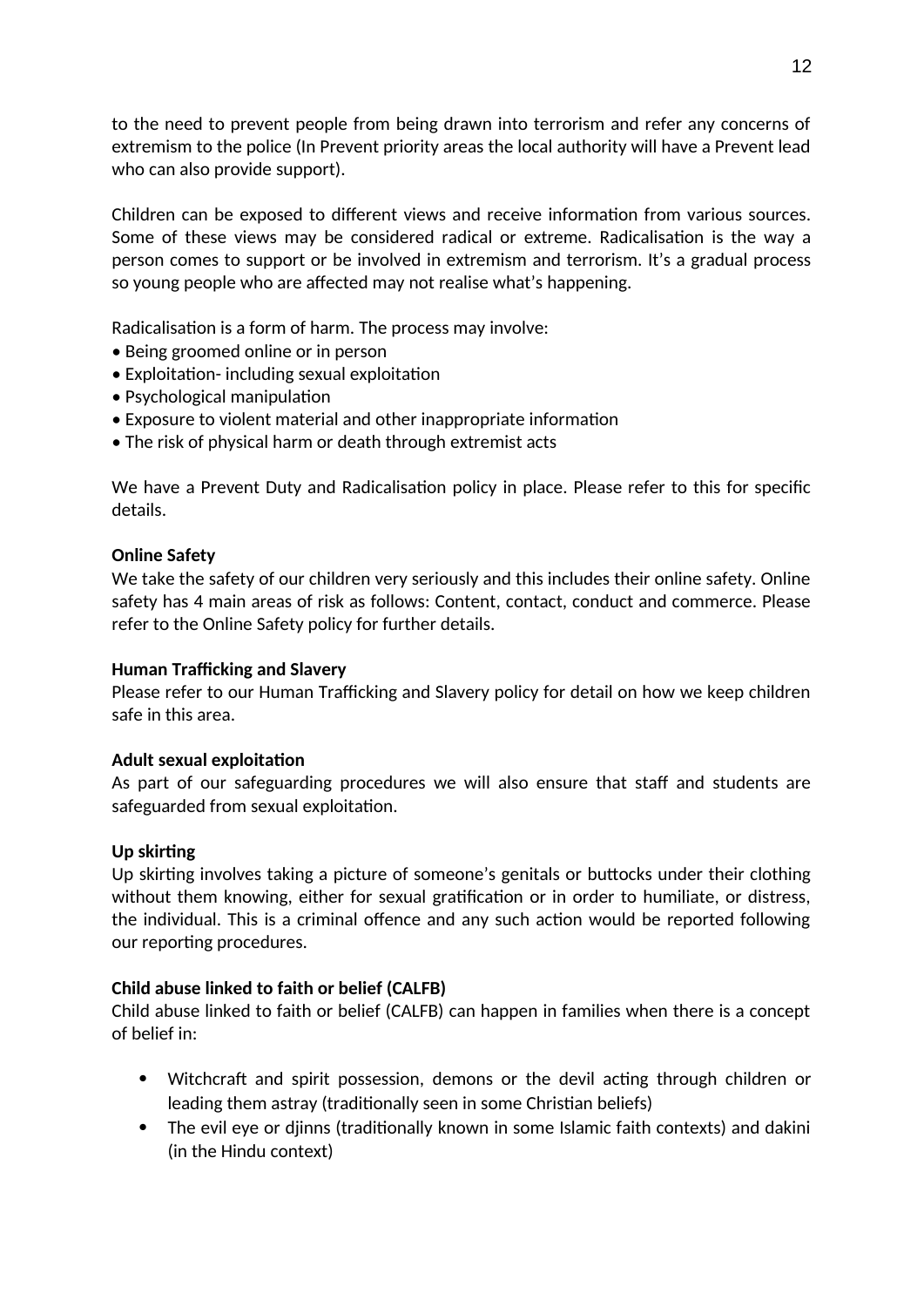- Ritual or multi murders where the killing of children is believed to bring supernatural benefits, or the use of their body parts is believed to produce potent magical remedies
- Use of belief in magic or witchcraft to create fear in children to make them more compliant when they are being trafficked for domestic slavery or sexual exploitation.

This is not an exhaustive list and there will be other examples where children have been harmed when adults think that their actions have brought bad fortune.

## **Reporting Procedures**

All staff have a responsibility to report safeguarding/child protection concerns and suspicions of abuse. These concerns will be discussed with the designated safeguarding lead (DSL) as soon as possible.

- Staff will report their concerns to the DSL [insert name] (in the absence of the DSL they will be reported to the Deputy DSL) [insert name]
- Any signs of marks/injuries to a child or information a child has given will be recorded and stored securely.
- For children who arrive at nursery with an existing injury, a form will be completed along with the parent's/ carers explanation as to how the injury happened. Staff will have professional curiosity around any explanations given, any concerns around existing injuries will be reported.
- If appropriate, any concerns/or incidents will be discussed with the parent/carer and discussions will be recorded. Parents will have access to these records on request in line with GDPR and data protection guidelines.
- If there are queries/concerns regarding the injury/information given, then the following procedures will take place:

The designated safeguarding lead will:

- Contact the MASH to report concerns and seek advice immediately, or as soon as it is practical to do so. If it is believed a child is in immediate danger, we will contact the police. If the safeguarding concern relates to an allegation against an adult working or volunteering with children, then the DSL will follow the reporting allegations procedure (see below).
- Record the information and action taken relating to the concern raised
- Speak to the parents (unless advised not do so by MASH)
- The designated safeguarding lead will follow up with the Local Authority children's social care team if they have not contacted the setting within the timeframe set out in Working Together to Safeguarding Children (2018) within one working day of a referral being made. We will never assume that action has been taken.

Keeping children safe is our highest priority and if, for whatever reason, staff do not feel able to report concerns (MASH), the Police or the NSPCC and report their concerns anonymously.

These contact numbers are displayed **in the staff room, every room and office**

## **Responding to a spontaneous disclosure from a child**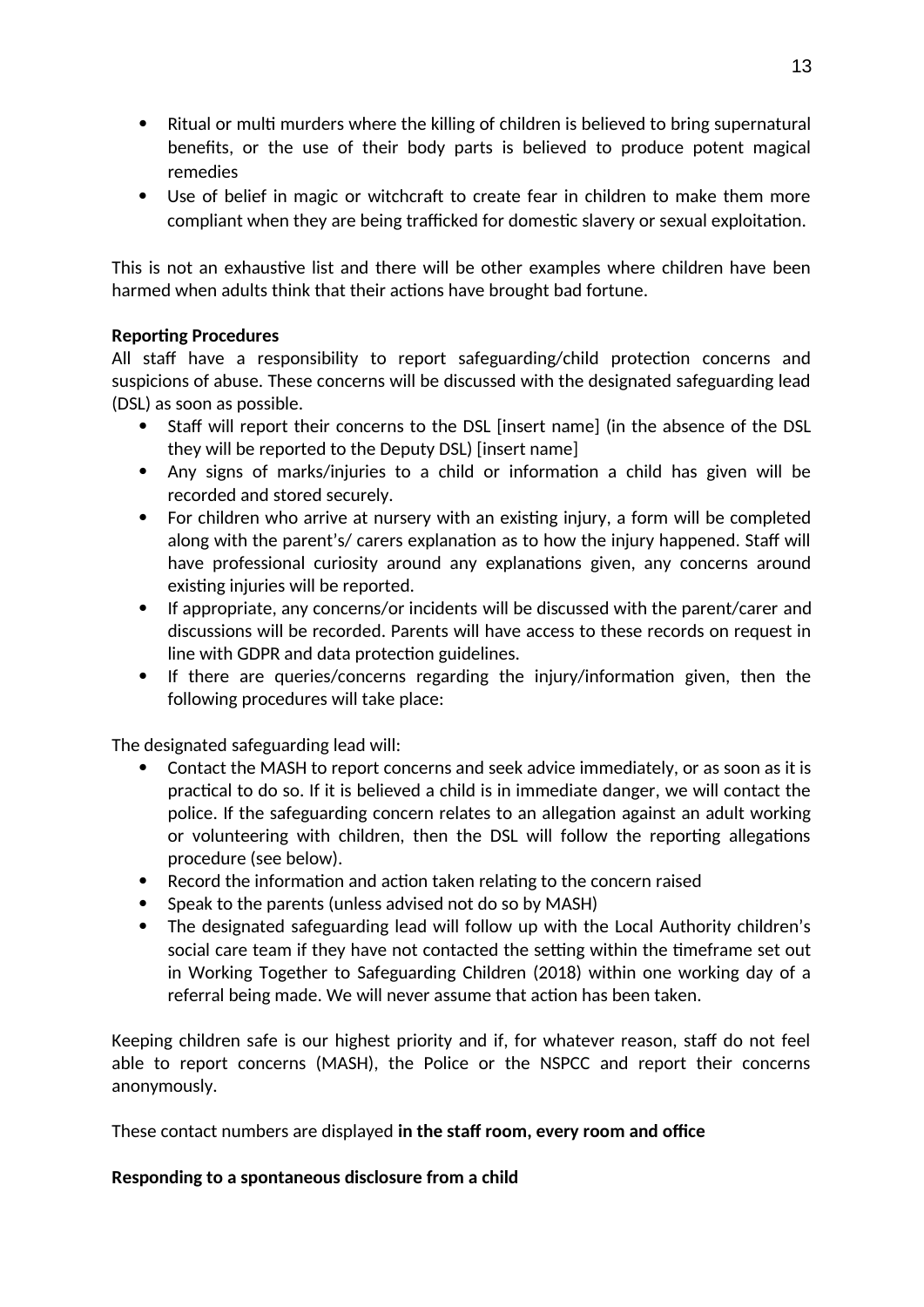If a child starts to talk openly to a member of staff about abuse they may be experiencing then staff will:

- Give full attention to the child or young person
- Keep body language open and encouraging
- Be compassionate, be understanding and reassure them their feelings are important, using phrases such as 'you've shown such courage today'
- Take time and slow down: show respect pauses and will not interrupt the child let them go at their own pace
- Recognise and respond to their body language
- Show understanding and reflect back
- Make it clear you are interested in what the child is telling you
- Reflect back what they have said to check your understanding and use their language to show it's their experience
- Reassure the child that they have done the right thing in telling you. Make sure they know that abuse is never their fault
- Never talk to the alleged perpetrator about the child's disclosure. This could make things a lot worse for the child.

(Information taken from NSPCC)

Any disclosure will be reported to the nursery manager or DSL and will be referred to the local authority children's social care team immediately, following our reporting procedures.

## **Recording Suspicions of Abuse and Disclosures**

Staff should make an objective record of any observation or disclosure, supported by the nursery manager or designated safeguarding lead (DSL). This record should include:

- Child's name
- Child's address
- Age of the child and date of birth
- Date and time of the observation or the disclosure, location
- Exact words spoken by the child (word for word) and non-verbal communication
- Exact position and type of any injuries or marks seen
- Exact observation of any incident including any concern was reported, with date and time; and the names of any other person present at the time
- Any discussion held with the parent(s) (where deemed appropriate).

These records should be signed by the person reporting this and the manager and DSL, dated and kept in a separate confidential file.

If a child starts to talk to an adult about potential abuse, it is important not to promise the child complete confidentiality. This promise cannot be kept. It is vital that the child is allowed to talk openly and disclosure is not forced or words put into the child's mouth. As soon as possible after the disclosure details must be logged accurately. It is not the nursery's role to investigate, it is the role of statutory services to complete this.

Staff involved in a safeguarding case may be asked to supply details of any information/concerns they have with regard to a child. The nursery expects all members of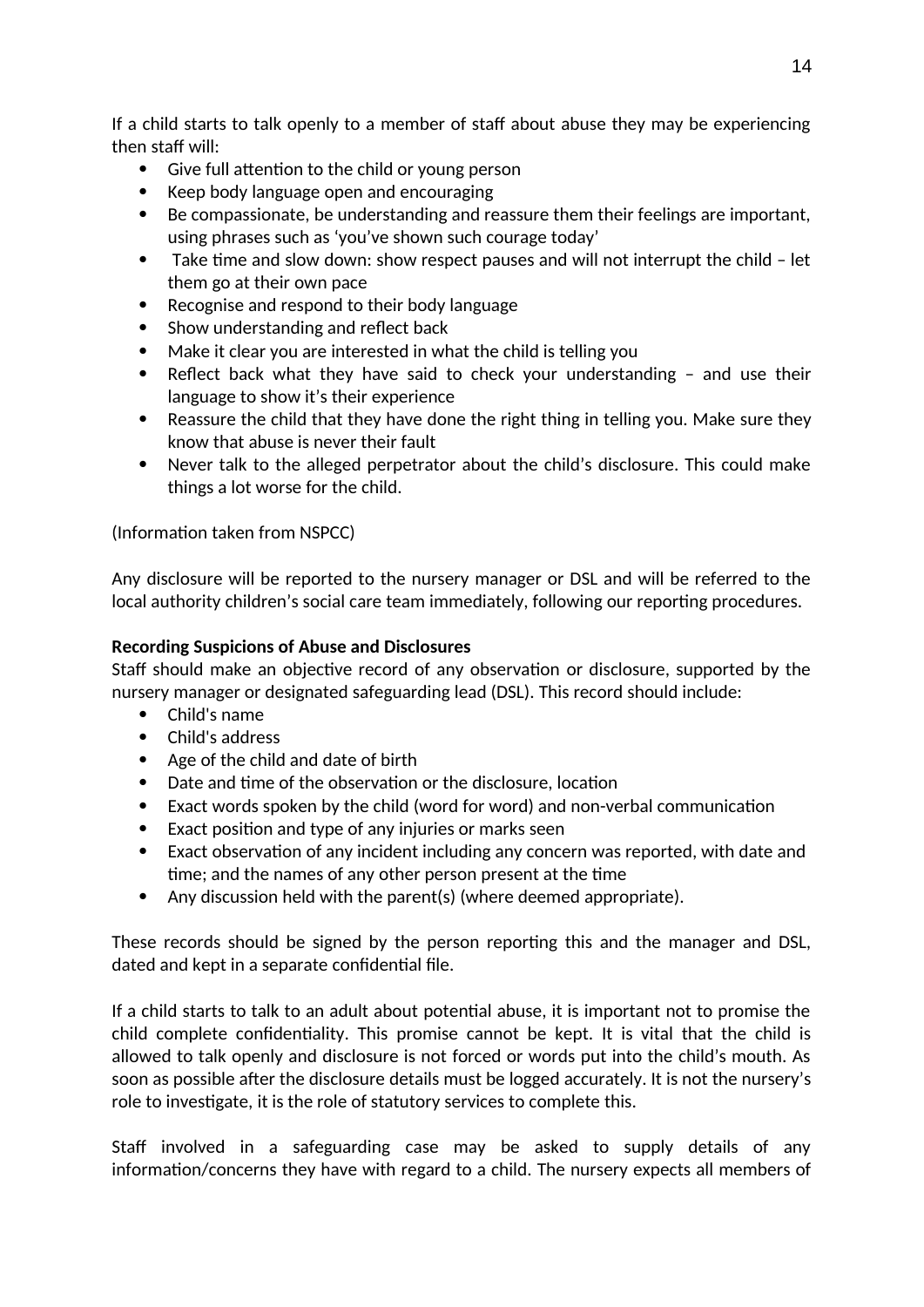staff to co-operate with the local authority children's social care, police, and Ofsted in any way necessary to ensure the safety of the children.

Staff must not make any comments either publicly or in private about the supposed or actual behaviour of a parent, child or member of staff.

### **Informing parents**

Parents are normally the first point of contact. If a suspicion of abuse is recorded, parents are informed at the same time as the report is made, except where the guidance of the local authority children's social care team/police does not allow this to happen. This will usually be the case where the parent or family member is the likely abuser or where a child may be endangered by this disclosure. In these cases, the investigating officers will inform parents.

## **Confidentiality**

All suspicions, enquiries and external investigations are kept confidential and shared only with those who need to know. Any information is shared in line with guidance from the local authority. All staff, students and volunteers are bound by confidentiality and any information will not be discussed out of work, or this will become a disciplinary matter.

The Nursery has due regard to the data protection principles as in the Data Protection Act 20[1](#page-14-0)8 and General Data Protection Regulations (GDPR) $^{\rm 1}$ . These do not prohibit the collection and sharing of personal information, even without consent if this would put the child at further risk. We will follow the principles around data collection and information sharing, and ensure any information is recorded and shared in an appropriate way.

#### **Support to families**

The nursery takes every step in its power to build up trusting and supportive relations among families, staff, students and volunteers within the nursery.

The nursery continues to welcome the child and the family whilst enquiries are being made in relation to abuse in the home situation. Parents and families will be treated with respect in a non-judgmental manner whilst any external investigations are carried out in the best interest of the child.

#### **Record Keeping**

Confidential records kept on a child are shared with the child's parents or those who have parental responsibility for the child, only if appropriate and in line with guidance of the local authority with the proviso that the care and safety of the child is paramount. We will do all in our power to support and work with the child's family.

The Nursery keeps appropriate records to support the early identification of children and families that would benefit from support. Factual records are maintained in a chronological

<span id="page-14-0"></span><sup>&</sup>lt;sup>1</sup> https://assets.publishing.service.gov.uk/government/uploads/system/uploads/attachment\_data/file/ 721581/Information\_sharing\_advice\_practitioners\_safeguarding\_services.pdf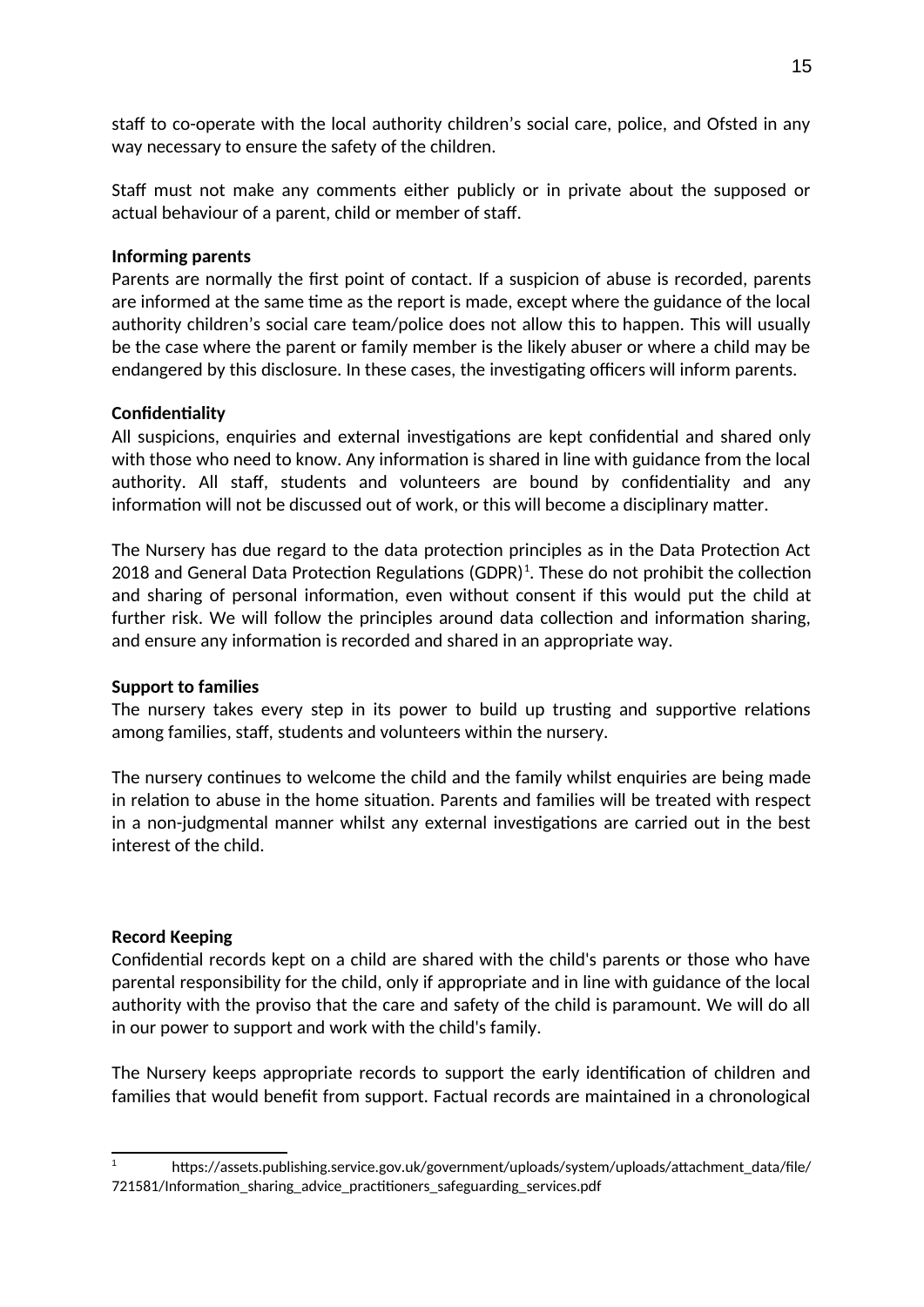order with parental discussions. Records are reviewed regularly by the DSL to look holistically at identifying children's needs.

## **Allegations against adults working or volunteering with children**

If an allegation is made against a member of staff, student or volunteer or any other person who lives or works on the nursery premises regardless of whether the allegation relates to the nursery premises or elsewhere, we will follow the procedure set out in our allegations management policy from our own local safeguarding partner's website information – please refer to that policy for further details

# **Monitoring children's attendance**

As part of our requirements under the statutory framework and guidance documents we are required to monitor children's attendance patterns to ensure they are consistent and no cause for concern.

We ask parents to please inform the nursery prior to their children taking holidays or days off, and all incidents of sickness absence should be reported to the nursery the same day so the nursery management are able to account for a child's absence.

This should not stop parents taking precious time with their children, by keeping us informed parents can help us to meet our statutory requirements and let us know that children are safe.

If a child has not arrived at nursery within one hour of their normal start time the parents will be called to ensure the child is safe and healthy. If the parents are not contactable then the emergency contacts numbers listed will be used to ensure all parties are safe. Staff will work their way down the emergency contact list until contact is established and we are made aware that all is well with the child and family. It is a parent's responsibility to keep their emergency contact details updated. If contact cannot be established then we would assess if a home visit is required to establish all parties are safe. If contact is still not established, we would assess if it would be appropriate to contact relevant authorities in order to them to investigate further.

Where a child is part of a child protection plan, or during a referral process, any absences will immediately be reported to the local authority children's social care team to ensure the child remains safe and well.

## **SEND children**

We understand and recognise the potential additional challenges and barriers that can occur when recognising abuse and neglect within this group of children. Such challenges can include:

- assumptions that indicators of possible abuse such as behaviour, mood and injury relate to the child's condition without further exploration;
- these children being more prone to peer group isolation or bullying (including prejudice-based bullying) than other children;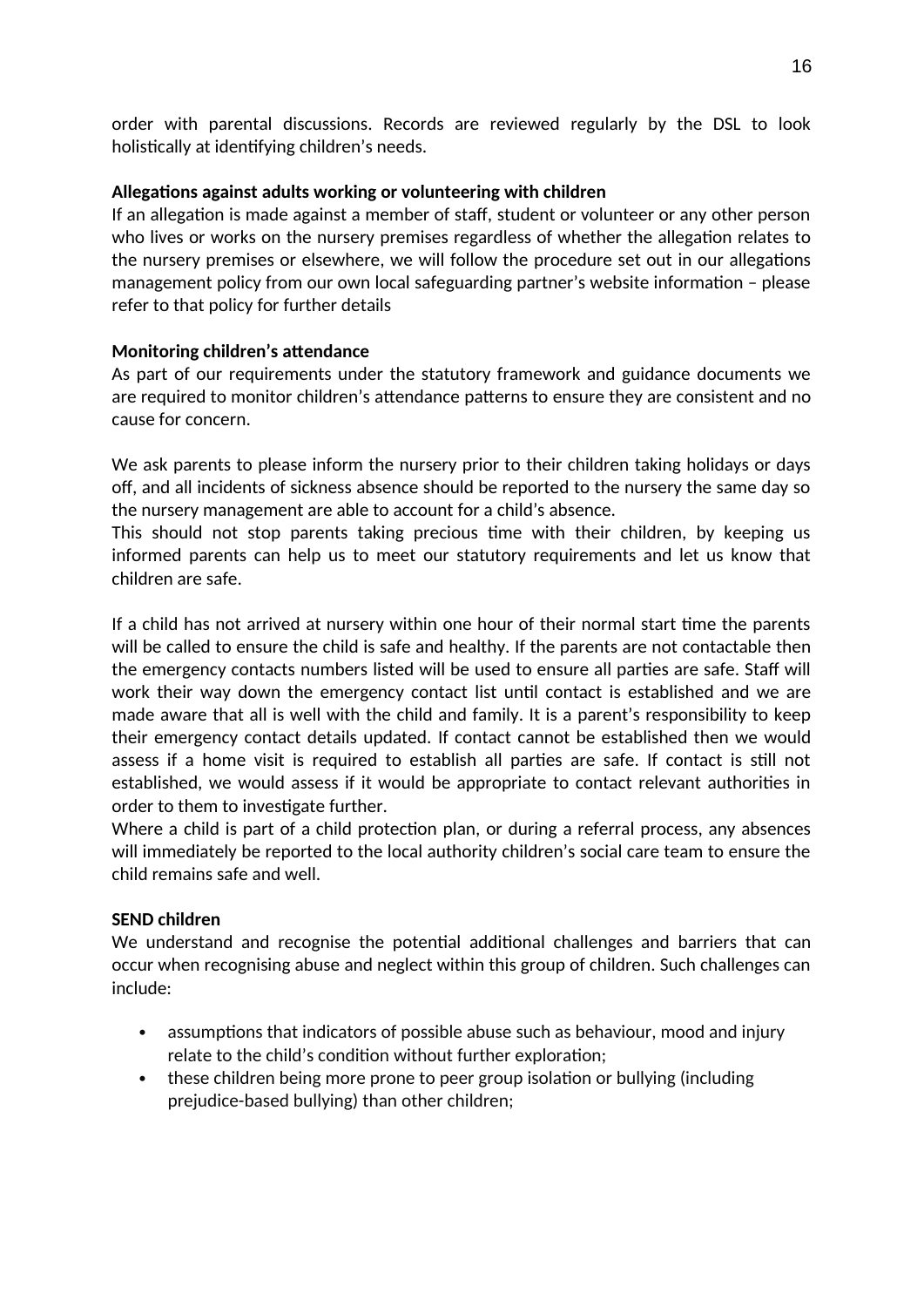- the potential for children with SEND or certain medical conditions being disproportionally impacted by behaviours such as bullying, without outwardly showing any signs; and
- communication barriers and difficulties in managing or reporting these challenges.

## *(Examples from KCSiE 2021)*

### **Looked after children**

As part of our safeguarding practice we will ensure our staff are aware of how to keep looked after children safe. In order to do this we ask that we are informed of:

- The legal status of the child (e.g. whether the child is being looked after under voluntary arrangements with consent of parents or on an interim or full care order)
- Contact arrangements for the biological parents (or those with parental responsibility)
- The child's care arrangements and the levels of authority delegated to the carer by the authority looking after him/her
- The details of the child's social worker and any other support agencies involved
- Any child protection plan or care plan in place for the child in question.

Please refer to the Looked After Children policy for further details.

## **Staffing and volunteering**

Our policy is to provide a secure and safe environment for all children. We follow safer recruitment practices including obtaining references and all staff employed to work with children will have enhanced criminal record checks from the Disclosure and Barring Service (DBS) before being able to carry out intimate care routines or have unsupervised contact with children.

We will obtain enhanced criminal records checks (DBS) for volunteers in the setting. Volunteers and visitors will never have unsupervised access to children.

All staff will attend child protection training and receive initial basic child protection training during their induction period. This will include the procedures for spotting signs and behaviours of abuse and abusers/potential abusers, recording and reporting concerns and creating a safe and secure environment for the children in the nursery. During induction staff will be given contact details for the local authority children's social care team's, the local safeguarding children partnership and Ofsted to enable them to report any safeguarding concerns, independently, if they feel it necessary to do so.

Ongoing suitability of staff is monitored through:

- regular supervisions
- peer observations
- annual declaration of staff suitability at annual staff appraisal
- safeguarding competencies
- review of DBS every three years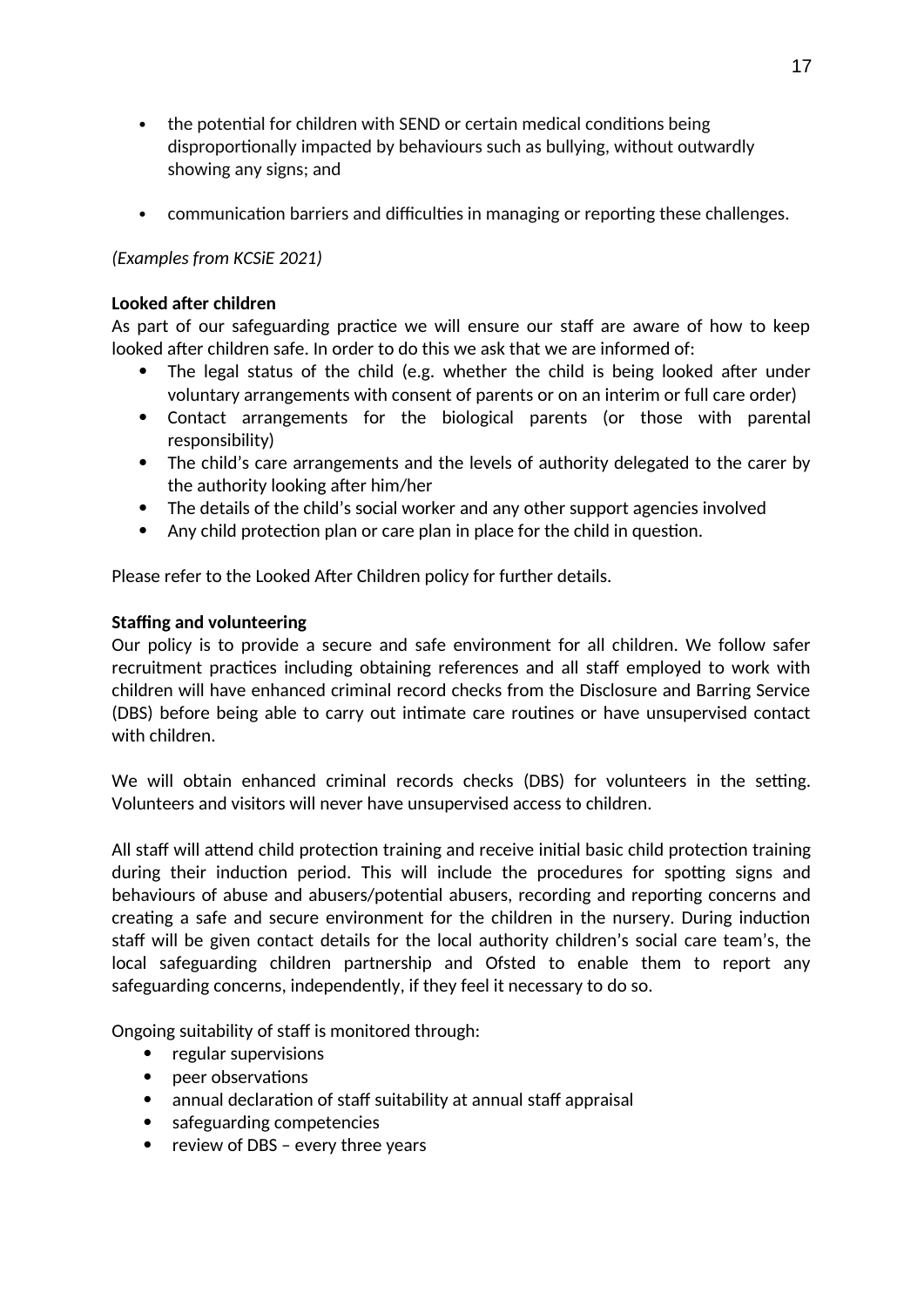## **Designated Safeguarding Lead**

We have named senior members of our leadership team who take lead responsibility for safeguarding and co-ordinate child protection and welfare issues, known as the Designated Safeguarding Leads (DSL), there is always at least one designated person on duty during the opening hours of the setting. The designated persons will receive comprehensive training at least every two years and update their knowledge on an ongoing basis, but at least once a year. (All other Nursery teachers undertake advanced Safeguarding training online, at least annually)

The nursery DSL's liaise with the local authority children's social care team, undertakes specific training, including a child protection training course, and receives regular updates to developments within this field. They in turn support the ongoing development and knowledge of the staff team with regular safeguarding updates.

The Designated Safeguarding Leads (DSL) at the nursery are: **Danii, Megan and Carly.**

## **The role of the Designated Safeguarding Lead:**

- Ensure that the settings safeguarding policy and procedures are reviewed and developed in line with current guidance; and develop staff understanding of the settings safeguarding policies
- Take the lead on responding to information from the staff team relating to child protection concerns
- Provide advice, support and guidance on an on-going basis to staff, students and volunteers.
- To identify children who may need early help or who are at risk of abuse
- To help staff to ensure the right support is provided to families
- To liaise with the local authority and other agencies with regard to child protection concerns
- Ensure the setting is meeting the requirements of the EYFS Safeguarding and welfare requirements
- To ensure policies are in line with the local safeguarding procedures and details
- Disseminate updates to legislation to ensure all staff are kept up to date with safeguarding practices
- To manage and monitor accidents, incidents and existing injuries; ensuring accurate and appropriate records are kept
- Attend meetings with the child's key person
- Attend case conferences and external safeguarding meetings, as requested, by external agencies.

#### **The Nursery safeguards children and staff by;**

- Providing adequate and appropriate staffing resources to meet the needs of all children
- Informing applicants for posts within the nursery that the positions are exempt from the Rehabilitation of Offenders Act 1974. Candidates are informed of the need to carry out checks before posts can be confirmed. Where applications are rejected because of information that has been disclosed, applicants have the right to know and to challenge incorrect information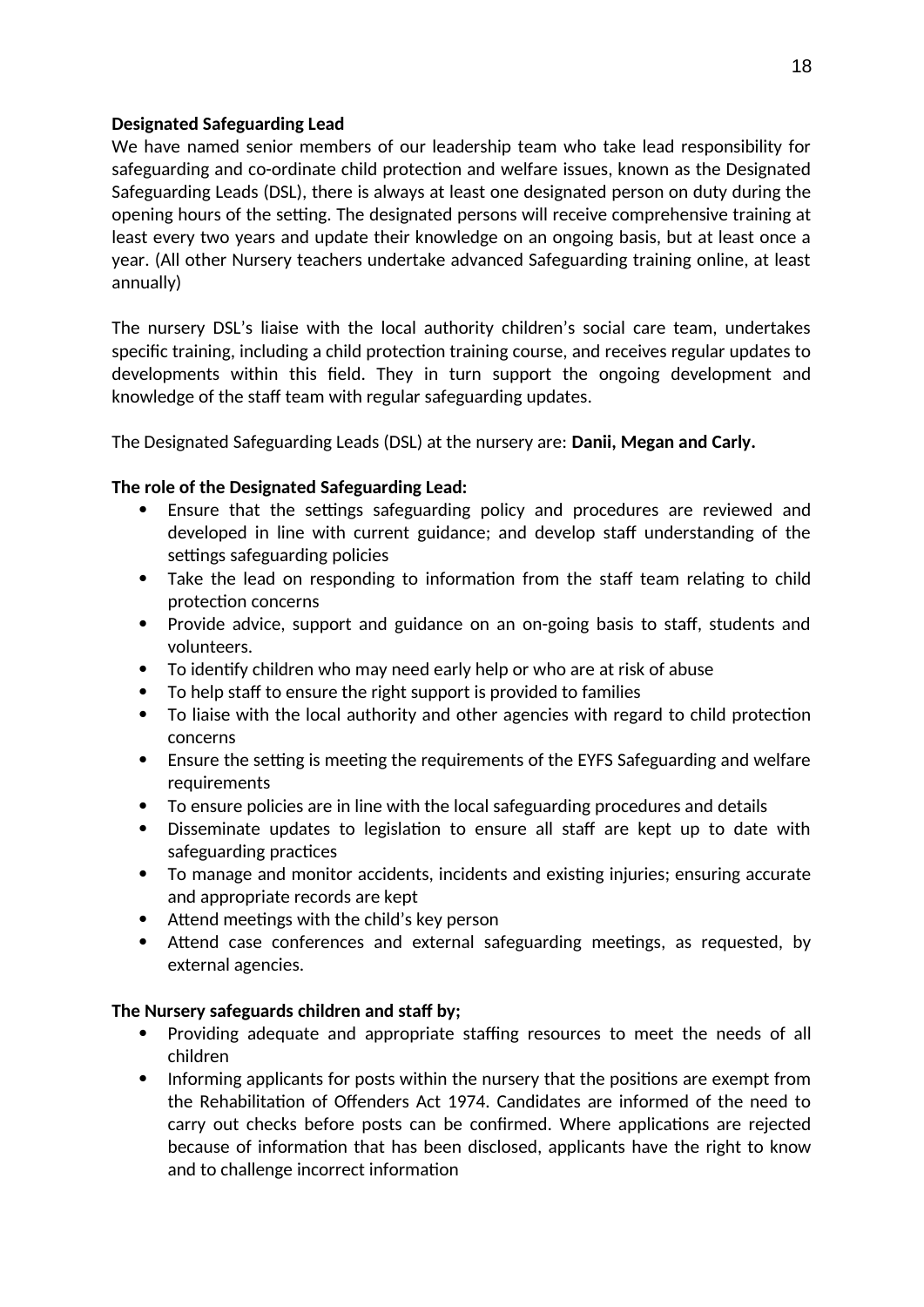- Giving staff members, volunteers and students regular opportunities during supervisions and having an open door policy to declare changes that may affect their suitability to care for the children. This includes information about their health, medication or about changes in their home life such as child protection plans for their own children.
- Requesting DBS checks on a three year basis but some staff use the DBS update service (with staff consent) to re-check staff's criminal history and suitability to work with children at regular intervals
- Abiding by the requirements of the EYFS and any Ofsted guidance in respect to obtaining references and suitability checks for staff, students and volunteers, to ensure that all staff, students and volunteers working in the setting are suitable to do so
- Ensuring we receive at least two written references BEFORE a new member of staff commences employment with us
- Ensuring all students will have enhanced DBS checks completed before their placement starts
- Volunteers, including students, do not carry out any intimate care routines and are never left to work unsupervised with children
- Abiding by the requirements of the Safeguarding Vulnerable Groups Act 2006 and the Childcare Act 2006 (amended 2018) in respect of any person who is dismissed from our employment, or resigns in circumstances that would otherwise have led to dismissal for reasons of child protection concern will be reported to the Disclosure and Barring Services (DBS)
- Having procedures for recording the details of visitors to the nursery and take security steps to ensure that that no unauthorised person has unsupervised access to the children
- Ensuring all visitors/contractors are supervised whilst on the premises, especially when in the areas the children use
- Staying vigilant to safeguard the whole nursery environment and be aware of potential dangers on the nursery boundaries such as drones or strangers lingering. We will ensure the children remain safe at all times
- Having a Staff Behaviour Policy that sits alongside this policy to enable us to monitor changes in behaviours that may cause concern. All staff sign up to this policy too to ensure any changes are reported to management so we are able to support the individual staff member and ensure the safety and care of the children is not compromised
- Ensuring that staff are aware not to contact parents/carers and children through social media on their own personal social media accounts and they will report any such incidents to the management team to deal with
- Ensuring that all staff have access to, and comply with, the whistleblowing policy which provides information on how they can share any concerns that may arise about their colleagues in an appropriate manner. We encourage a culture of openness and transparency, and all concerns are taken seriously
- Ensuring all staff are aware of the signs to look for of inappropriate staff behaviour, this may include inappropriate sexual comments; excessive one-to-one attention beyond the requirements of their usual role and responsibilities; inappropriate handling/care of a child or inappropriate sharing of images. This is not an exhaustive